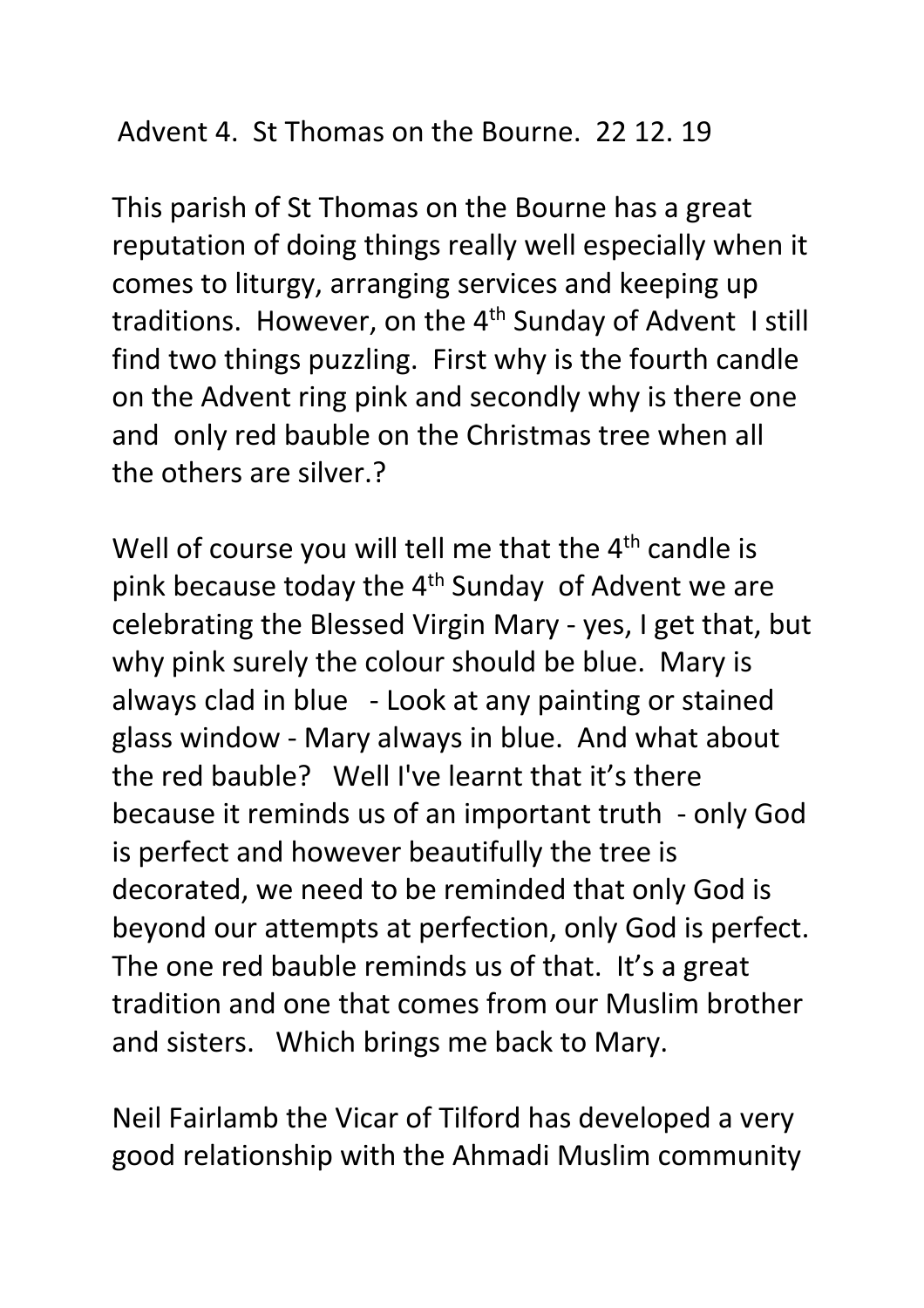who as you know have theirl HQ here at Tilford. Their leader the 5th Caliph Mirza Masoor Ahmad is the spiritual leader of the Ahmadis who number some 20 m. worldwide. And have followers in 200 countries. And there HQ is just down the road in Tilford. How amazing is that!

Neil told me that the Caliph who was talking to him last week had offered to come and talk to the local churches about Mary. Muslims have a great love and respect for Mary. In fact, the Caliph said with a wry smile that Mary was mentioned 35 times in the Koran whereas Mohammed was only mentioned 5 times! . It seems that Mary who is given the title by us Christians as the Theotakos -The God Bearer is honoured as much if not more by Muslims than by some Christians food for thought .

The problem is we sentimentalise Mary. We put her in stained glass windows and statues . in Holy Week when Angela and I were in Southern Spain I we saw many Mary statues some at least 12foot high being carried through the streets on huge floats supported by 50 or so tough men and some tough women. All these traditions are great as far as they go but they can miss the point of who Mary really was and how we might relate to her. I remember when I was curates in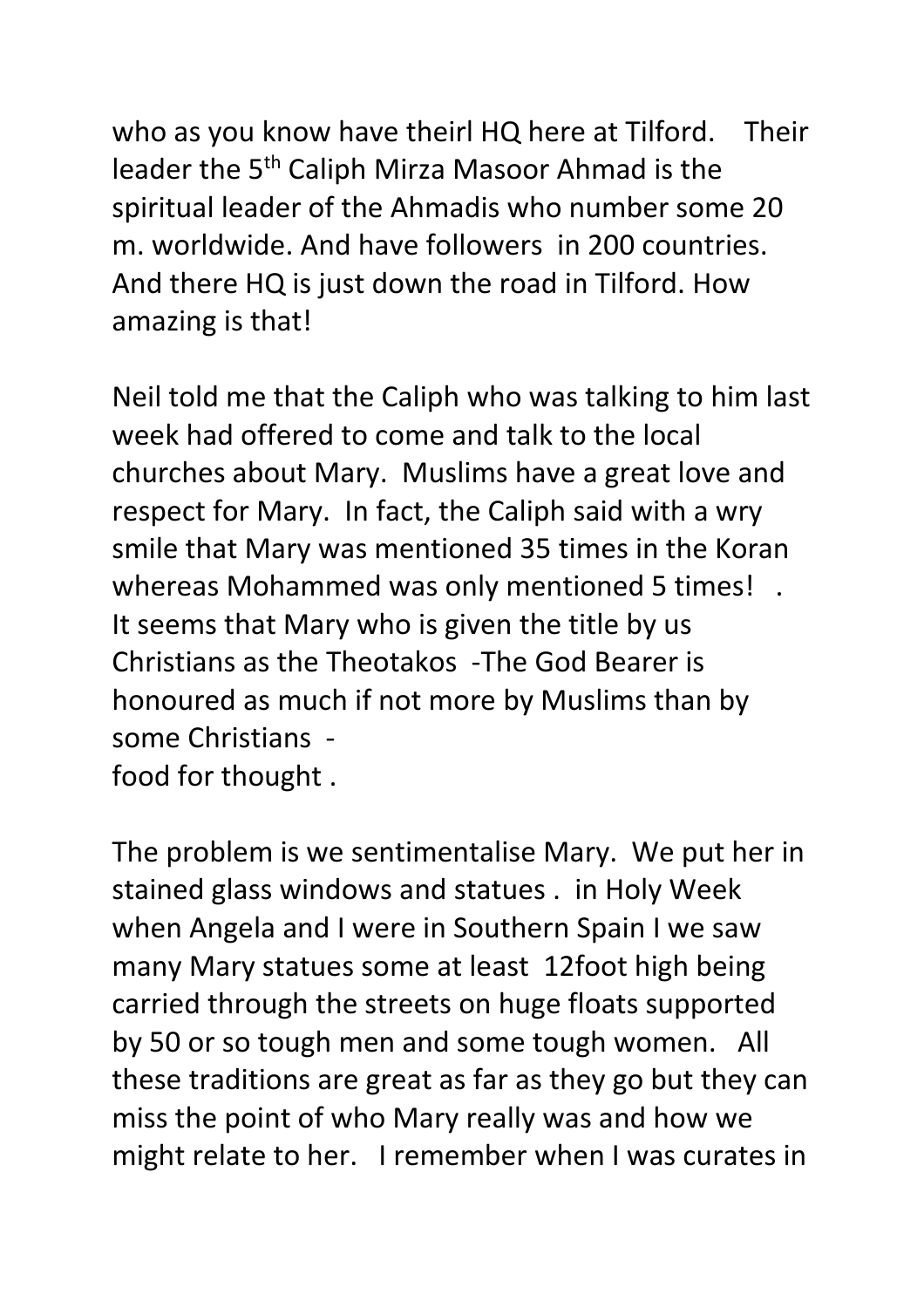East London my boss who was the Area Dean was having a conversation with a particularly difficult troublesome parish priest. The conversation went like this. "How are you Father I'm sorry to see you have broken your arm." Yes, said the difficult priest. "I am very cross with Our Lady (the BVM)" "Oh dear how come?" "Well I was on a ladder last week cleaning Our Lady when I slipped and fell off - I'm extremely cross with Our Lady "Oh, dear said my boss. Had you thought Father that Our Lady might be very cross with you.!"

It seems to me that we should think of Mary not as a worker of miracles or as a sort of divine protector but as the one who said Yes to God. A young girl who was homeless refugee in an occupied country who found herself to be pregnant. How utterly amazing that God should chose this girl to be the mother of the Messiah the Saviour of the human race and that Joseph should be his earthly father.

But to return to today's Gospel reading. from St Matthew Chapter 1. Matthew is more interested in the identity of the one being born rather than the story of the actual birth. Today's gospel tells us more about Joseph and his dream. It is not until the last verse of the chapter that the birth is recorded.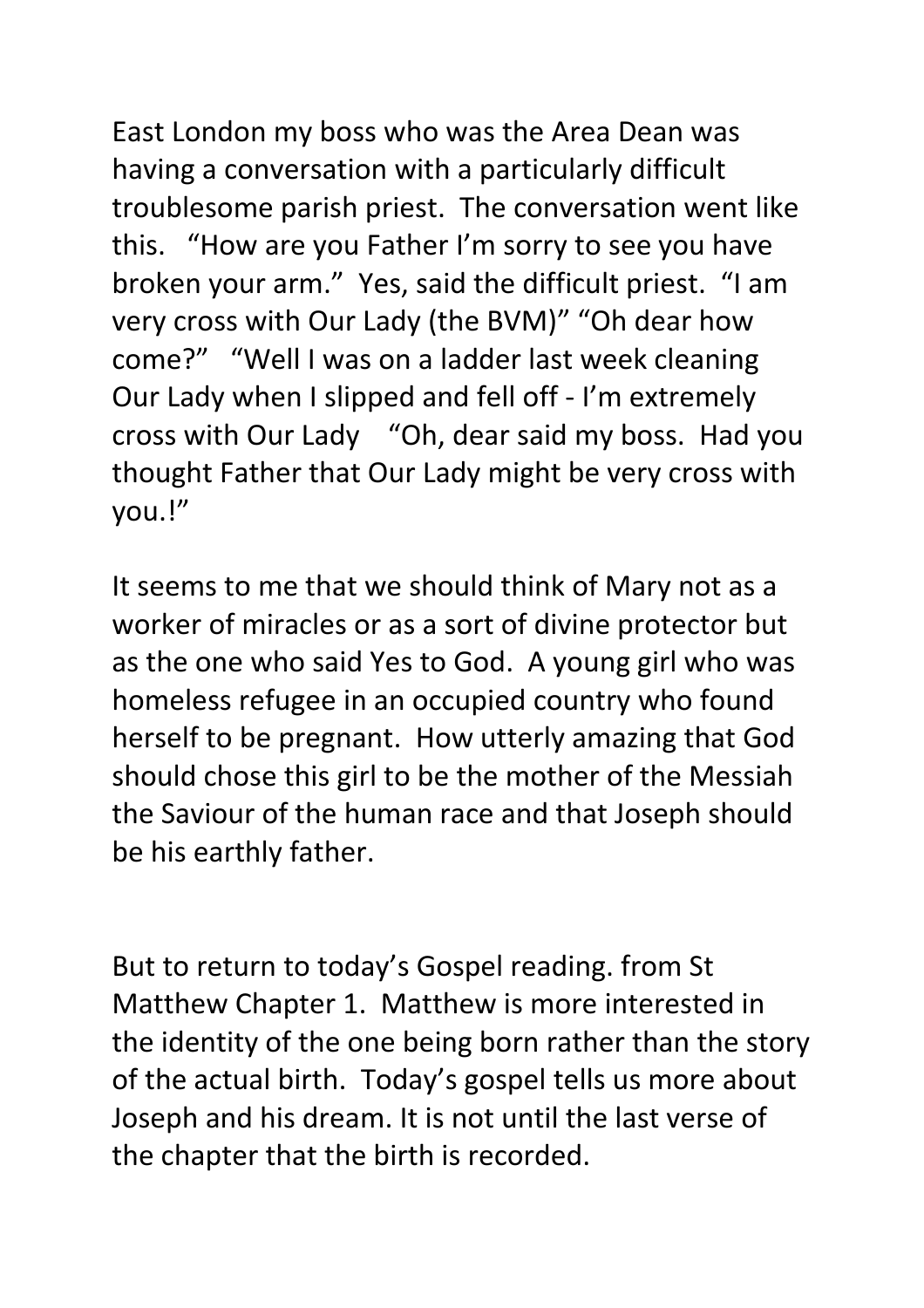"When Joseph awoke out of sleep, he did as the angel of the Lord commanded him; he took her as his wife but had no marital relations with her until she had borne a son; and he named him Jesus."

Matthew wants us to understand the significance of this birth, that is why the first half of the chapter list the family tree of Joseph going right back to Abraham through 14 generations to King David another 14 generations through to the time that the Jews were exiled in Babylon through to another 14 generations to the time of Joseph who was engaged to Mary who was with child Jesus the Messiah. This child was of Divine origin. He is the one who will save ho will save people from their sins. He will be known as Emmanuel "God is with us "

That phrase "God is with us" highlights the graciousness of God who comes to us in a down the earth, very matter of fact way. "Mary bore a Son The divine and the human coming together in the womb of Mary

"God with Us" giving us that love and peace which the world cannot give. in our day to day worries in kindnesses, when we give or when we receive in the